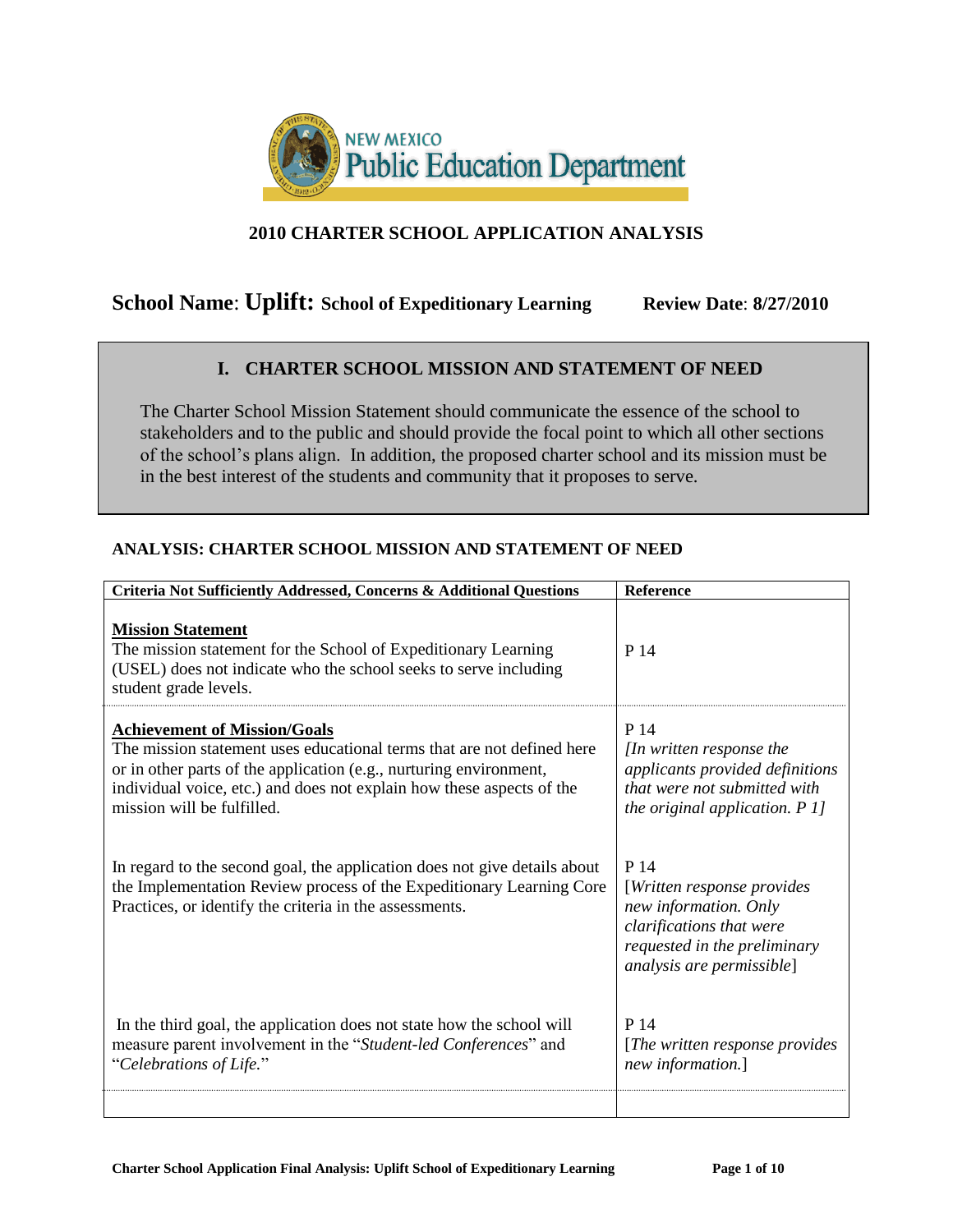| <b>Explanation of Need</b>                                                                                                                                                                                                                                                                                                                                                                                                                                                                                                  |                                                                   |
|-----------------------------------------------------------------------------------------------------------------------------------------------------------------------------------------------------------------------------------------------------------------------------------------------------------------------------------------------------------------------------------------------------------------------------------------------------------------------------------------------------------------------------|-------------------------------------------------------------------|
| The explanation of how the proposed charter school is in the best<br>interest of the community lacks information that would provide a<br>comprehensive picture of the educational experiences of the mostly<br>Native American students it anticipates serving. While information on<br>Gallup-McKinley County Schools is clearly presented, the application<br>does not mention educational options provided by—nor does it address<br>the results of—the BIA schools that serve those grade levels in the<br>Gallup area. | Pp. 14-17<br>[The written response provides]<br>new information.] |
|                                                                                                                                                                                                                                                                                                                                                                                                                                                                                                                             |                                                                   |

# **II. EDUCATIONAL PLAN**

The educational plan should describe who the school expects to serve; what the students will achieve; how they will achieve it; and how the school will evaluate performance. It should provide a clear picture of what a student who attends the school will experience in terms of educational climate, structure, materials, schedule, assessment and outcomes.

#### **ANALYSIS: CURRICULUM FRAMEWORK**

| Criteria Not Sufficiently Addressed, Concerns & Additional Questions                                                                                                                                                                                                                                                                                                                                                                                       | <b>Reference</b>                                                                              |
|------------------------------------------------------------------------------------------------------------------------------------------------------------------------------------------------------------------------------------------------------------------------------------------------------------------------------------------------------------------------------------------------------------------------------------------------------------|-----------------------------------------------------------------------------------------------|
| <b>Philosophy and Approach to Instruction</b><br>While this section suggests that research supports the educational<br>model, the specific conclusions stated are not all clearly tied to a<br>particular study and/or these studies are not consistently cited in this<br>section.                                                                                                                                                                        | $P 20-22$<br>[Written response provides]<br>new information.]                                 |
| <b>Description of the Curriculum</b><br>Applicants provide reasonable detail on how the curriculum for the four<br>annual learning expeditions will be developed, but do not clarify the<br>duration of the expeditions.                                                                                                                                                                                                                                   | P 23<br>[The written response clarifies]<br>the duration of the learning<br>expeditions. P 4] |
| On page 40, it states that the school will provide an "integrated and<br>comprehensive math curriculum and language arts (reading) program."<br>Page 46 indicates that along with homeroom, Reading and Math will be<br>implemented as separate from the learning expeditions. However, the<br>application provides very little information regarding the curriculum,<br>the curricular approach and how these programs fit into the overall<br>framework. | Pp. 40 & 46<br>[The written response includes]<br>new information.]                           |
| While the school day schedule includes time specifically dedicated to<br>Art/Music/PE, the application does not provide a plan for development<br>or purchase of the Art/Music/PE curriculum.                                                                                                                                                                                                                                                              | schedule on P46<br>[Written response provides]<br>new information].                           |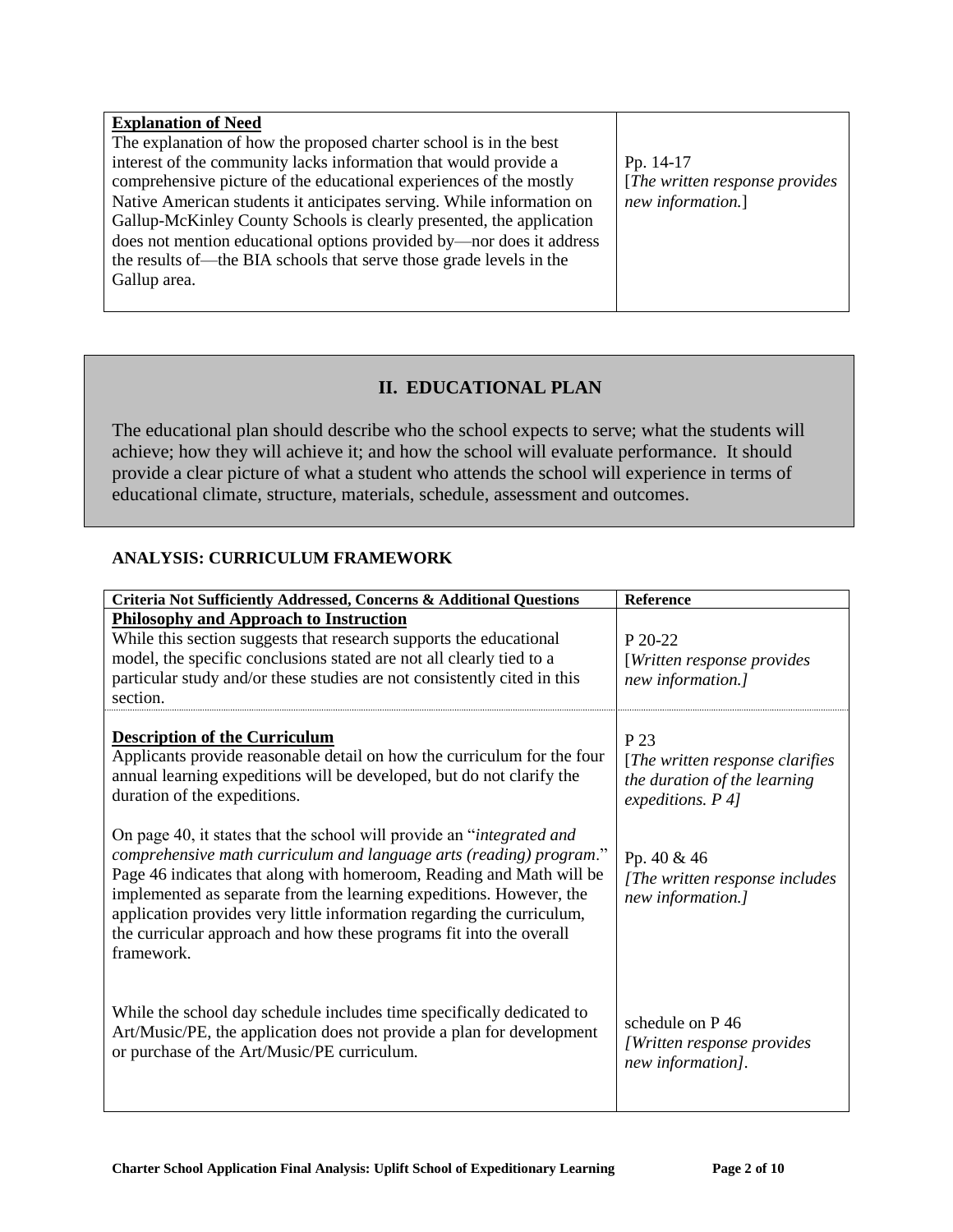| <b>Alignment with NM Standards</b><br>The application is incomplete in describing the process of curriculum<br>alignment—as defined in the 2010 NM Charter School Application<br>glossary. It does not elaborate on who will be responsible for what<br>action steps or suggest what the final alignment document will contain. | Pp. 29-39<br>[The written response provided]<br>by applicants provides new<br><i>information.]</i>         |
|---------------------------------------------------------------------------------------------------------------------------------------------------------------------------------------------------------------------------------------------------------------------------------------------------------------------------------|------------------------------------------------------------------------------------------------------------|
| It is unclear what " <i>analysis</i> " has occurred in the "example <i>standards</i> "<br><i>analysis</i> " on pages 29-39 as these appear to be the list of standards by<br>subject and grade level.                                                                                                                           | P 41<br>P.42                                                                                               |
| <b>Strategies and Methods</b><br>The application makes reference to some strategies and methods that<br>are not clearly defined. For example, the distinction and specific use for<br>"investigations, learning experiences and daily lesson plans" on page<br>41 is not provided.                                              | [On page 5 of the written]<br>response provided by the<br>applicant references new<br><i>information.]</i> |
| The list of " <i>active pedagogy strategies</i> " on page 42 (Science Talks,<br>Gallery Walks, Tableaus, etc.) are not defined.                                                                                                                                                                                                 |                                                                                                            |

## **ANALYSIS: EDUCATIONAL PROGRAM**

| Criteria Not Sufficiently Addressed, Concerns & Additional Questions                                                                                                                                                                                                                                               | Reference                                                       |
|--------------------------------------------------------------------------------------------------------------------------------------------------------------------------------------------------------------------------------------------------------------------------------------------------------------------|-----------------------------------------------------------------|
| <b>Length of School Day and School Year</b><br><b>Grade Levels, Class Size and Projected Enrollment</b><br>The numbers provided on page 46 are confusing when you move from<br>Year 2 to Year 3. It is unclear how adding one additional class of 19<br>students moves the school from having 168 to 196 students. | P 46<br>[Applicant response does not<br>provide clarification.] |
| <b>Graduation Requirements (if applicable)</b><br>Not Applicable.                                                                                                                                                                                                                                                  |                                                                 |

# **ANALYSIS: STUDENT PERFORMANCE EXPECTATIONS**

| Criteria Not Sufficiently Addressed, Concerns & Additional Questions                                                                                                                                                 | <b>Reference</b>                                                                  |
|----------------------------------------------------------------------------------------------------------------------------------------------------------------------------------------------------------------------|-----------------------------------------------------------------------------------|
| <b>Student-centered SMART Goals</b><br>The instrument(s), defined as " <i>a variety of formative and summative</i> ,<br>standards-based assessment tools" used to measure Goal #1<br>accomplishment is non-specific. | P 47<br>[The response provided by<br>applicants does not satisfy the<br>concern.] |
| The " <i>Habits of Work</i> " in goal #3 is not clearly defined.                                                                                                                                                     | P 47<br>[Applicants provide new<br>information.]                                  |
|                                                                                                                                                                                                                      |                                                                                   |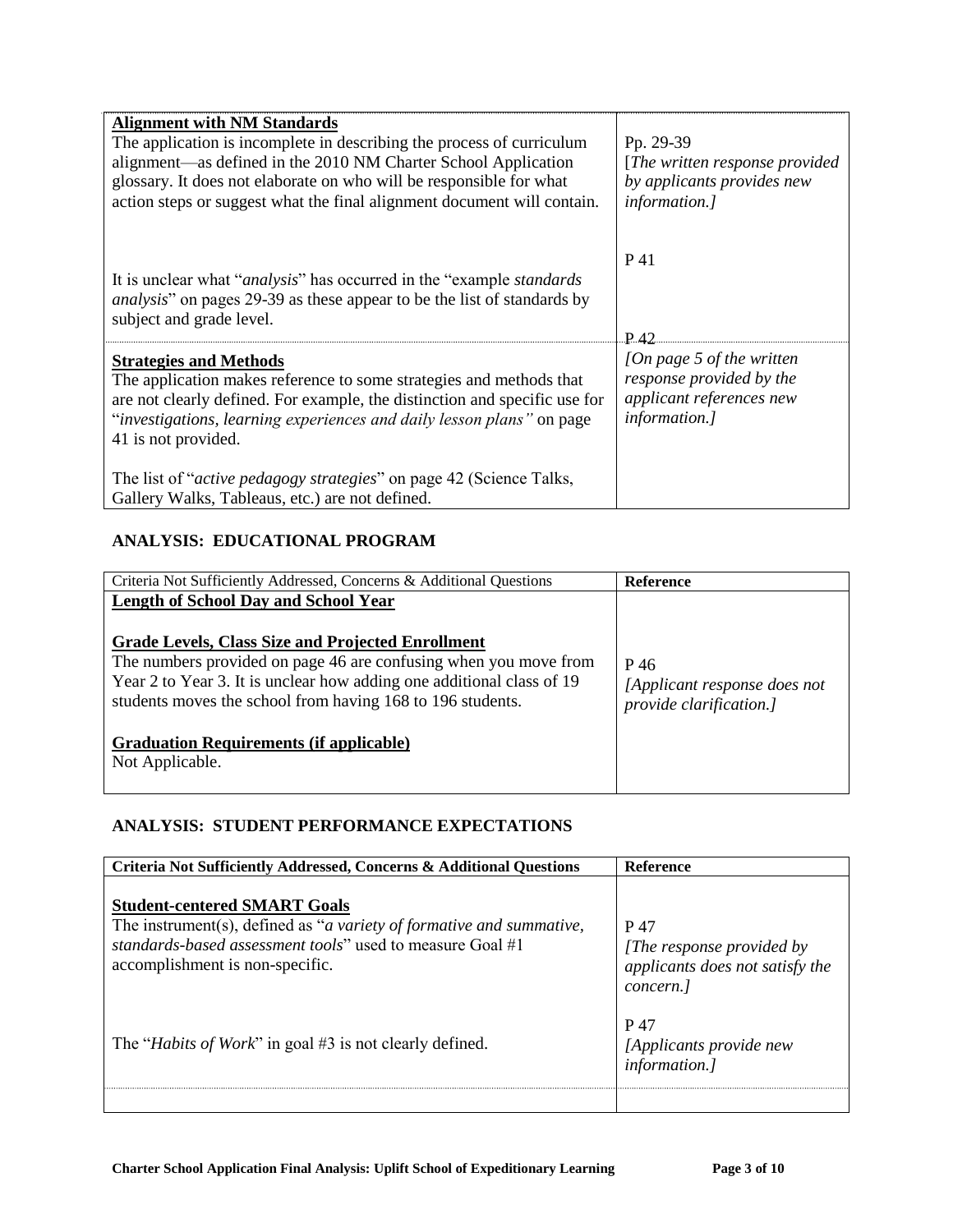#### **ANALYSIS: PLAN FOR EVALUATING STUDENT PERFORMANCE**

| Criteria Not Sufficiently Addressed, Concerns & Additional Questions                                                                                                                                                                                           | Reference                                                                                                          |
|----------------------------------------------------------------------------------------------------------------------------------------------------------------------------------------------------------------------------------------------------------------|--------------------------------------------------------------------------------------------------------------------|
| <b>Types of Assessments</b><br>The application does not explain how Measure of Academic Progress<br>(MAP)—the selected short-cycle assessments—fit into the over-all<br>assessment plan.                                                                       | P 50<br>[Applicants provide new<br>information but the response<br>does not satisfy the concern.]                  |
| <b>Timeline for Achievement</b><br>No timeline for achievement of NM Standards or the school's<br>performance expectations is presented here.                                                                                                                  | [Though applicants provide a<br>written response to this<br>concern, a specific timeline is<br>not presented P 6.] |
| <b>Corrective Action</b>                                                                                                                                                                                                                                       |                                                                                                                    |
| <b>Remediation</b><br>Much of the response to this prompt is a direct quote from a PED<br>publication that defines the SAT process. The application fails to<br>describe how this process would be managed at this particular school.                          | Pp. 49-50<br>[Written response provides<br>new information.]                                                       |
| <b>Additional Assessments</b>                                                                                                                                                                                                                                  |                                                                                                                    |
| <b>Documentation and Reporting</b><br>The application does not elaborate on how the student led conferences<br>will be structured, how this aligns with the mission goal, what the<br>expectation for parent involvement entails (are they just an audience?). | P 51<br>[Though applicants provide a<br>written response, it does not<br>satisfy concern.]                         |
| Meaningful detail on the "Celebrations of Learning," "passage"<br><i>process</i> " and " <i>Habits of Work</i> " (all mentioned in this section) is not<br>provided.                                                                                           | P 51<br>[Applicants provide additional<br>information.]                                                            |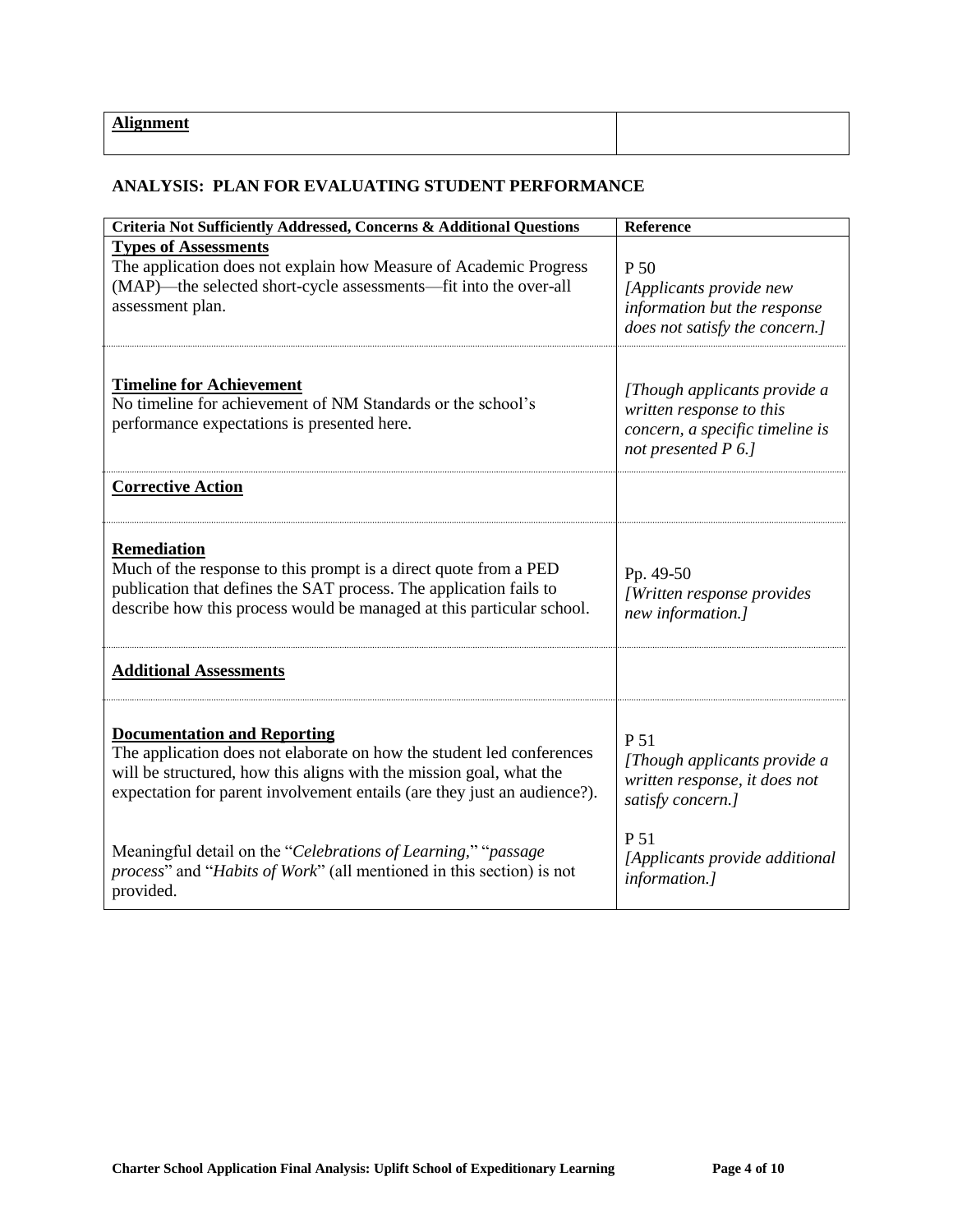#### **ANALYSIS: SPECIAL POPULATIONS**

| Criteria Not Sufficiently Addressed, Concerns & Additional Questions                                                                                                                                                                                                                                                                                                                                                                                                                                                                                                                                                                                                                                                                                           | Reference                                                                                                        |
|----------------------------------------------------------------------------------------------------------------------------------------------------------------------------------------------------------------------------------------------------------------------------------------------------------------------------------------------------------------------------------------------------------------------------------------------------------------------------------------------------------------------------------------------------------------------------------------------------------------------------------------------------------------------------------------------------------------------------------------------------------------|------------------------------------------------------------------------------------------------------------------|
| <b>Modifications to meet Individual Student Needs</b><br>The types of modifications that would be employed to meet individual<br>student's needs are underdeveloped.                                                                                                                                                                                                                                                                                                                                                                                                                                                                                                                                                                                           | Pp. 53-54<br>[Page 7 of the written response<br>references new information.]                                     |
| <b>Outline of Special Education Plan</b><br>The outline of the plan for special education lacks significant detail to<br>understand how the plan will be implemented at this school.<br>Though it lists state and federal requirements, the application does not<br>present information to demonstrate an understanding that it must<br>comply with them.                                                                                                                                                                                                                                                                                                                                                                                                      | P 54                                                                                                             |
| Plans to have the Curriculum and Special Education Team Leader as the<br>SAT coordinator is in conflict with PED's SAT Guide which clearly<br>states that the SAT is not part of the school's special education process,<br>but rather part of the responsibility of regular education. Page 46 of the<br>SAT Guide also states that "A special education professional may serve<br>on the SAT, but must not serve as the SAT Chairperson or Supervisor."<br>A suggestion of a potential relationship with Gallup-McKinley Schools<br>to "carry out a plan for special education" is made, but the application<br>does not provide evidence that the school understands its responsibility<br>as an LEA for delivering services to special education students. | Pp. 53-54<br>[Applicant provided new<br>information.]<br>P 54<br>[Written response provides<br>new information.] |
| <b>Access to Ancillary Services</b><br>While the application states that the school "may" contract with<br>providers of ESL services, counseling services and health services, it<br>does not elaborate on this plan nor does it address contracting with<br>ancillary service providers that special education students may need<br>(Occupational Therapist, Physical Therapist, Speechetc.).                                                                                                                                                                                                                                                                                                                                                                 |                                                                                                                  |

# **III. FINANCIAL PLAN**

The Financial Plan should provide a description of how the school leadership intends to manage the school's finances, including assurances that public funds will be used appropriately and in compliance with all applicable federal and state requirements and laws. It should present a clear picture of the school's financial viability including the soundness of revenue projections; expenditure requirements; and how well the school's budget aligns with and supports implementation of the mission and educational plan.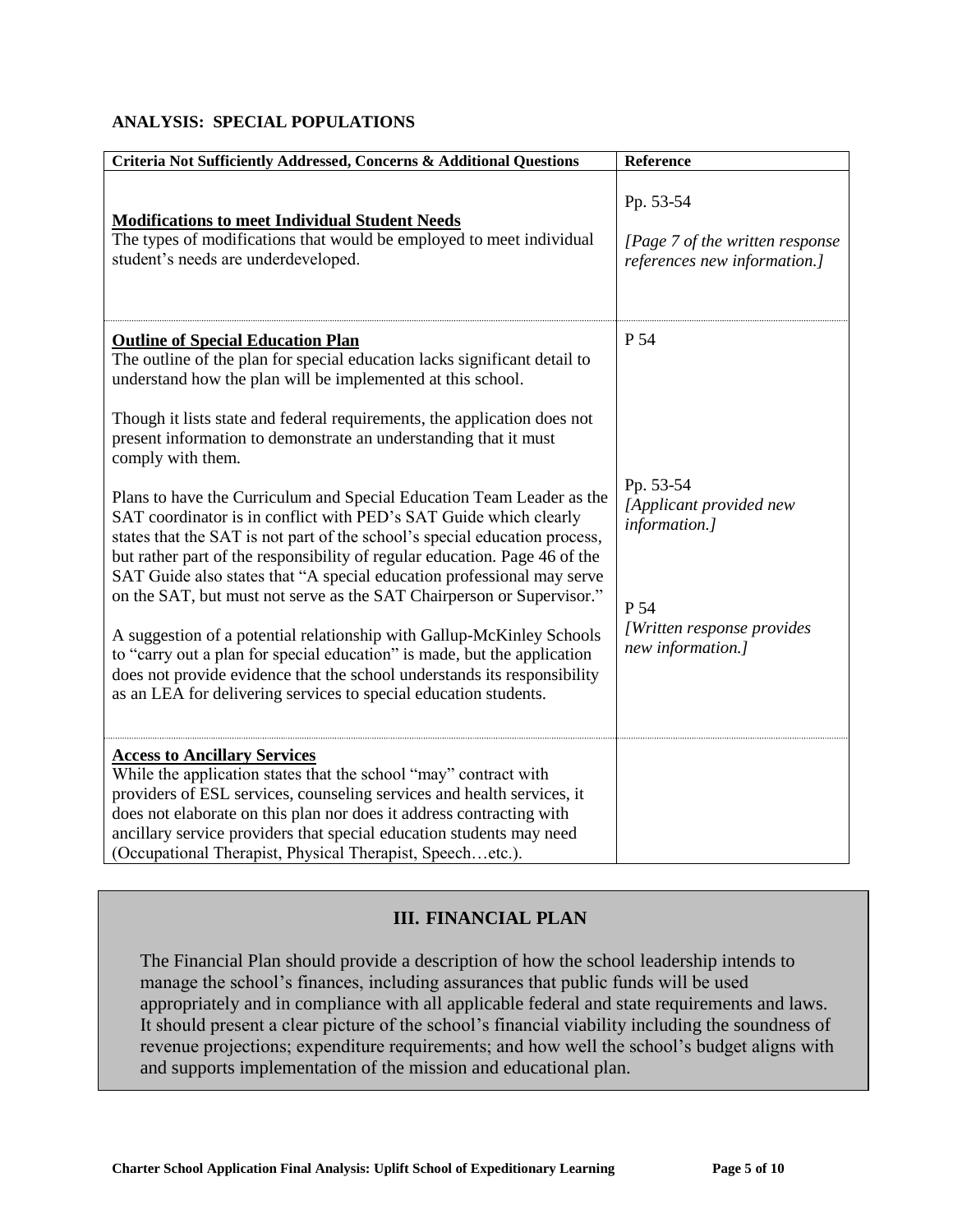## **ANALYSIS: BUDGET**

| Criteria Not Sufficiently Addressed, Concerns & Additional Questions                                                                                                                                                                                              | Reference                                                                                      |
|-------------------------------------------------------------------------------------------------------------------------------------------------------------------------------------------------------------------------------------------------------------------|------------------------------------------------------------------------------------------------|
| <b>Revenue Projection Form 910B5</b>                                                                                                                                                                                                                              |                                                                                                |
| <b>5-Year Budget Plan</b>                                                                                                                                                                                                                                         |                                                                                                |
| <b>Revenue and Expenditure Assumptions</b>                                                                                                                                                                                                                        |                                                                                                |
| The operating budget narrative does not mention special education and<br>ancillary service providers that special education students may need<br>(Occupational Therapist, Physical Therapist, Speechetc.).                                                        | [Written response provides]<br>new information.]                                               |
| The amounts budged for related contract services, legal services, and<br>employee travel seems low.                                                                                                                                                               | Pp. 55-57 and Appendix C                                                                       |
| The application does not describe how staff will receive training or<br>present a plan to purchase the programs for student discipline.                                                                                                                           | <i>[Written response clarifies the</i><br>issue of funding to support the<br>discipline plan.] |
| <b>Revenue Sources Other Than SEG Funds</b>                                                                                                                                                                                                                       |                                                                                                |
| Applicants do not explain why it might be reasonable for the school to<br>receive a Navajo Coordinated School Health grant of \$40,000 or for the<br>Advisory Council to raise at least \$10,000/year.<br><b>Expenditure Assumptions for Other Than SEG Funds</b> | P 60                                                                                           |

## **ANALYSIS: FISCAL MANAGEMENT**

| Criteria Not Sufficiently Addressed, Concerns & Additional Questions                                                                                                                                                                                                                                                                                                                                                                                                                                                                                                                                                                                                                                             | <b>Reference</b>                                                |
|------------------------------------------------------------------------------------------------------------------------------------------------------------------------------------------------------------------------------------------------------------------------------------------------------------------------------------------------------------------------------------------------------------------------------------------------------------------------------------------------------------------------------------------------------------------------------------------------------------------------------------------------------------------------------------------------------------------|-----------------------------------------------------------------|
| <b>Fiscal Management Plan</b><br>The plan to contract with the NM Coalition for Charter Schools does<br>not address how the school itself will manage the fiscal responsibilities<br>to which they are accountable.                                                                                                                                                                                                                                                                                                                                                                                                                                                                                              | P 61<br>[Written response provides]<br>additional information.] |
| <b>Internal Control Procedures</b><br>Internal control procedures name the following staff positions: Business<br>Manager, Business Office Bookkeeper, Assistant Business Office<br>Bookkeeper (page 65), Assistant Business Manager, Accounting<br>Specialist (page 70), Director and School Administrative Assistant.<br>Other than the Director and School Administrative Assistant all the<br>positions appear to be <b>staff of the identified contractor</b> . Therefore, the<br>school has provided a plan that is dependent upon this contractor's<br>organizational business office structure and the internal controls of the<br>contractor's business office. This lack of information regarding what | Pp. $61-80$                                                     |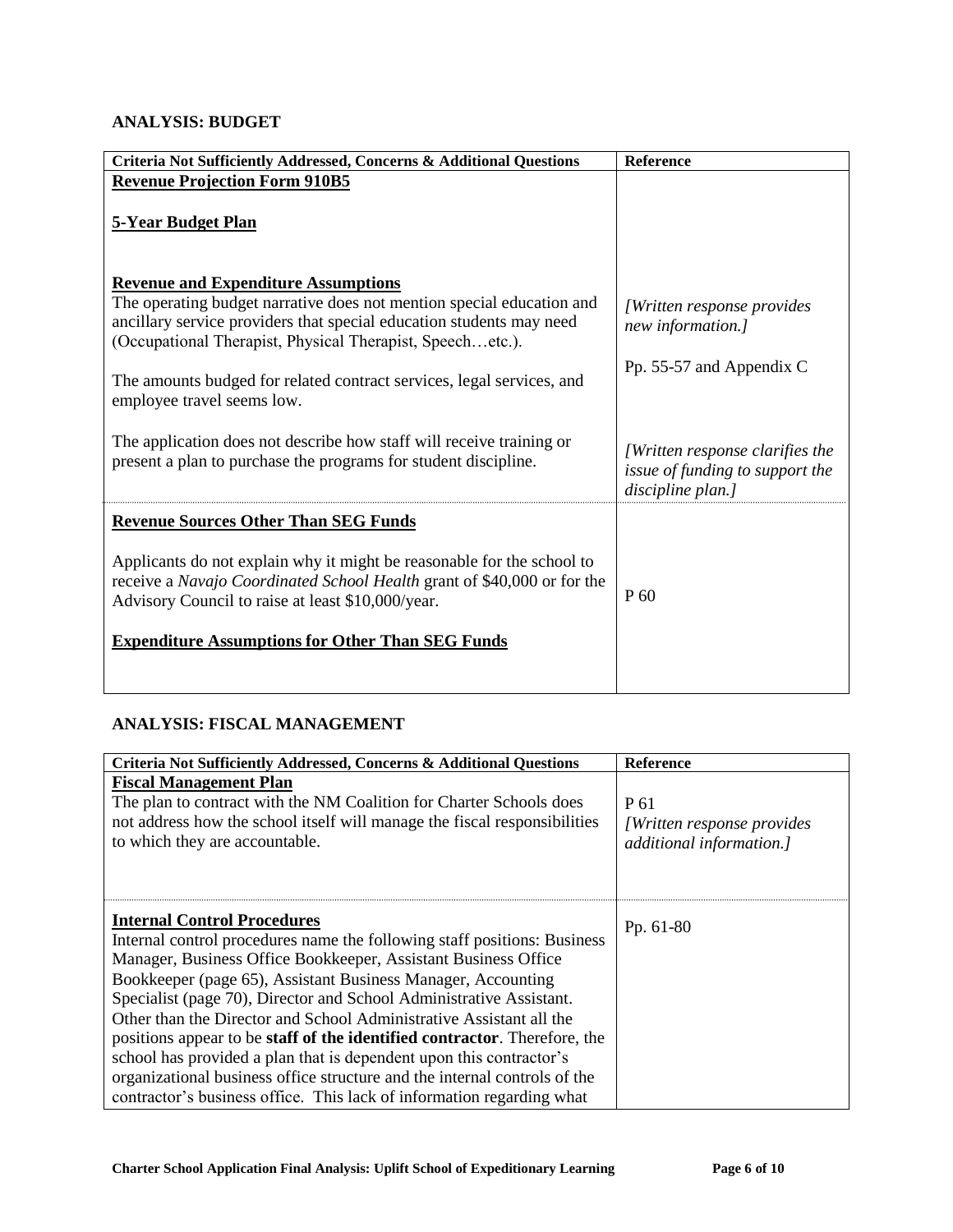| will occur at the school site, does not ensure the school will have the<br>necessary internal control procedures to safeguard the funds for which<br>they are responsible.                                                                                         |      |
|--------------------------------------------------------------------------------------------------------------------------------------------------------------------------------------------------------------------------------------------------------------------|------|
| <b>Annual Audit of Financial Operations</b><br>The application states that the Audit committee will make a<br>recommendation on the selection of the auditors, however, in actuality,<br>the PED, not the school, selects the auditor for State-chartered schools. | P 80 |

## **IV. GOVERNANCE /MANAGEMENT PLAN**

The Governance/Management Plan should provide an understanding of how the school will be governed and managed. It should present a clear picture of the school's governance and management practices, what roles and responsibilities various groups and individuals will have, and how those groups will relate to one another. The Plan should outline how decisions are made at the school site, and provide a convincing picture of the school leadership's capacity to successfully operate the school. In addition, the governing body of a charter school is, first and foremost, publicly accountable for student academic performance and the expenditure of public funds.

#### **ANALYSIS: GOVERNANCE /MANAGEMENT STRUCTURE**

| Criteria Not Sufficiently Addressed, Concerns & Additional Questions                                                                                                                                                                                                                                                                                                                                | <b>Reference</b>                                                       |
|-----------------------------------------------------------------------------------------------------------------------------------------------------------------------------------------------------------------------------------------------------------------------------------------------------------------------------------------------------------------------------------------------------|------------------------------------------------------------------------|
| Governance and site-based management structure<br>The statement about the over-all governance management reads that the<br>Governing Council (GC) and Director are "expected to engage and<br>sustain active participation in <b>decision-making</b> by staff, students,<br><i>families and community members</i> " but does not elaborate on what types<br>of decisions it means. [Emphasis added] | <b>P</b> 81<br><i>[Written response clarifies the</i><br>concern.]     |
| Organizational chart and narrative description<br>The narrative does not explain why there is a solid line between<br>Teaching Staff and the Advisory School Council.                                                                                                                                                                                                                               | <b>P</b> 81<br><i>[Written response provides]</i><br>new information.] |

#### **ANALYSIS: DESCRIPTION OF THE GOVERNING BODY**

| Criteria Not Sufficiently Addressed, Concerns & Additional Questions | <b>Reference</b>             |
|----------------------------------------------------------------------|------------------------------|
| <b>Governing Body policies and procedures</b>                        |                              |
| The number of members that can sit on the USEL Governing Council is  | [Written response correctly  |
| not specified.                                                       | points out that the minimum  |
|                                                                      | number of governing body     |
|                                                                      | members is specified on page |
|                                                                      | 86 of the application. P 9]  |
| The powers and duties of GC officer positions are not described.     |                              |
|                                                                      |                              |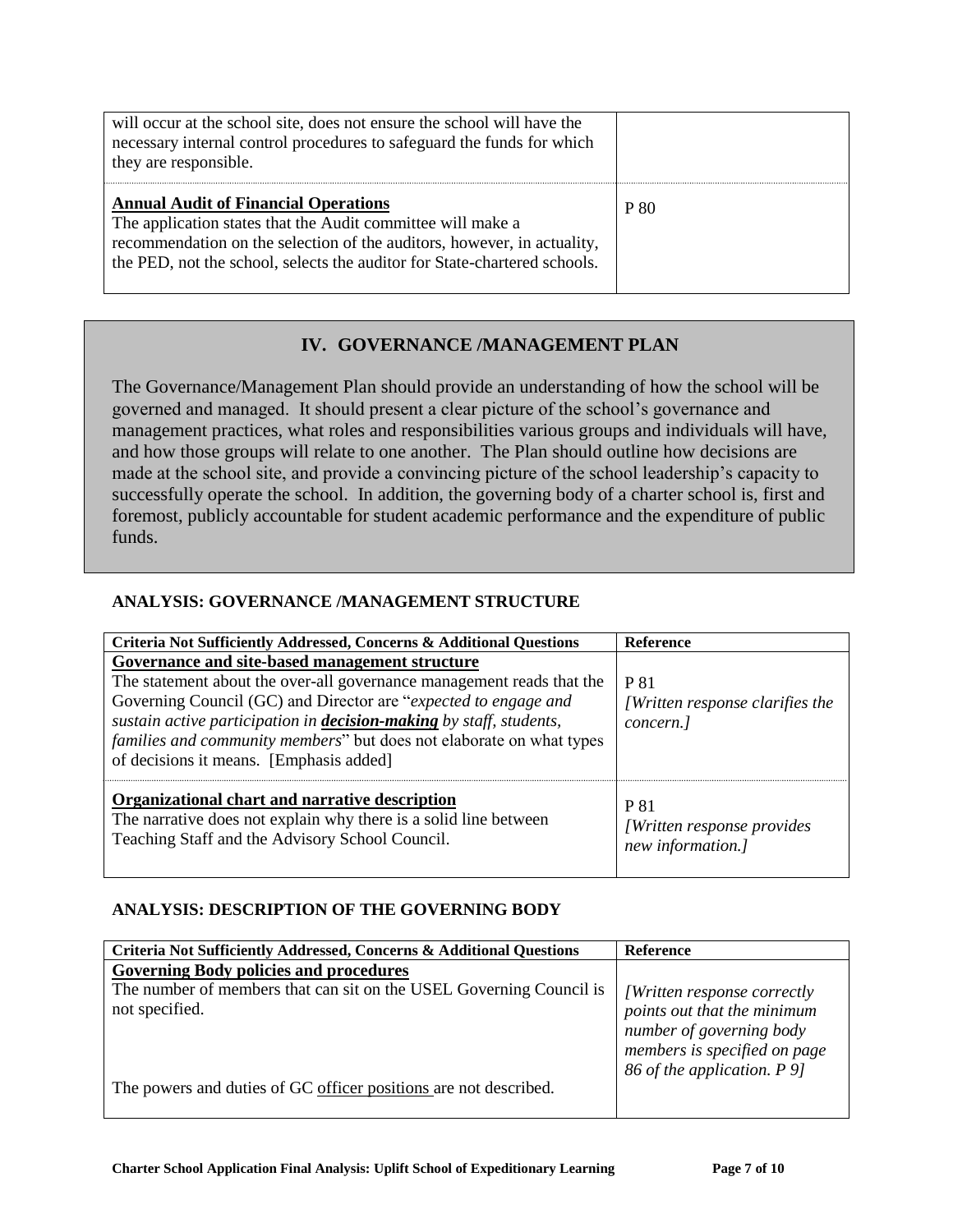| Selection of the GC chair is unclear. The application states that the GC                                                                                                          |      |
|-----------------------------------------------------------------------------------------------------------------------------------------------------------------------------------|------|
| chair shall be "appointed" by GC members.                                                                                                                                         | P 86 |
| The job description for the school director states that s/he would act "as<br>the chief operating officer of the Governing Council" but does not<br>elaborate on what that means. | P 92 |
| List of governing body members and qualifications                                                                                                                                 |      |
|                                                                                                                                                                                   |      |
| Staff, families, and community involvement in governance                                                                                                                          |      |
|                                                                                                                                                                                   |      |

## **ANALYSIS: SCHOOL ORGANIZATIONAL STRUCTURE**

| <b>Criteria Not Sufficiently Addressed, Concerns &amp; Additional Questions</b>                                                                                                                                                                      | <b>Reference</b> |
|------------------------------------------------------------------------------------------------------------------------------------------------------------------------------------------------------------------------------------------------------|------------------|
| Job descriptions for all organizational chart positions<br>It is unclear what it means for the Business Manager to " <i>oversee health</i> "<br><i>and safety</i> " requirements.                                                                    | P 92             |
| The Instructional Assistants' responsibility for " <i>providing scheduled</i><br>and unscheduled supervision in classrooms during a teacher's non-<br><i>contact time</i> " is not fully explained.                                                  | P 95             |
| Years 1-5 staffing plan with pupil-teacher ratio supporting<br>educational plan<br>The applicant does not explain how the pupil-teacher ratio presented in<br>this chart will support the educational plan for the full-inclusion model<br>proposed. | P 96             |

## **ANALYSIS: EMPLOYEE RELATIONS**

| Criteria Not Sufficiently Addressed, Concerns & Additional Questions                                                                                                                                                                                                                                                                                                                   | <b>Reference</b> |
|----------------------------------------------------------------------------------------------------------------------------------------------------------------------------------------------------------------------------------------------------------------------------------------------------------------------------------------------------------------------------------------|------------------|
| School's personnel policies and procedures<br>Personnel policies do not mention beginning teacher mentorship<br>program, absence/leave, and other policies to make this section<br>comprehensive.                                                                                                                                                                                      | P 97-99          |
| Proposed salary schedules for all employees<br><b>Evaluation process for staff</b><br>Though the application contains a list of evidence that may be used as<br>part of the evaluation, the description of the evaluation process is vague.<br>Though it makes reference to the PDP this section does not demonstrate<br>an understanding of how it relates to the evaluation process. | P 101            |
| <b>Staff discipline process</b>                                                                                                                                                                                                                                                                                                                                                        |                  |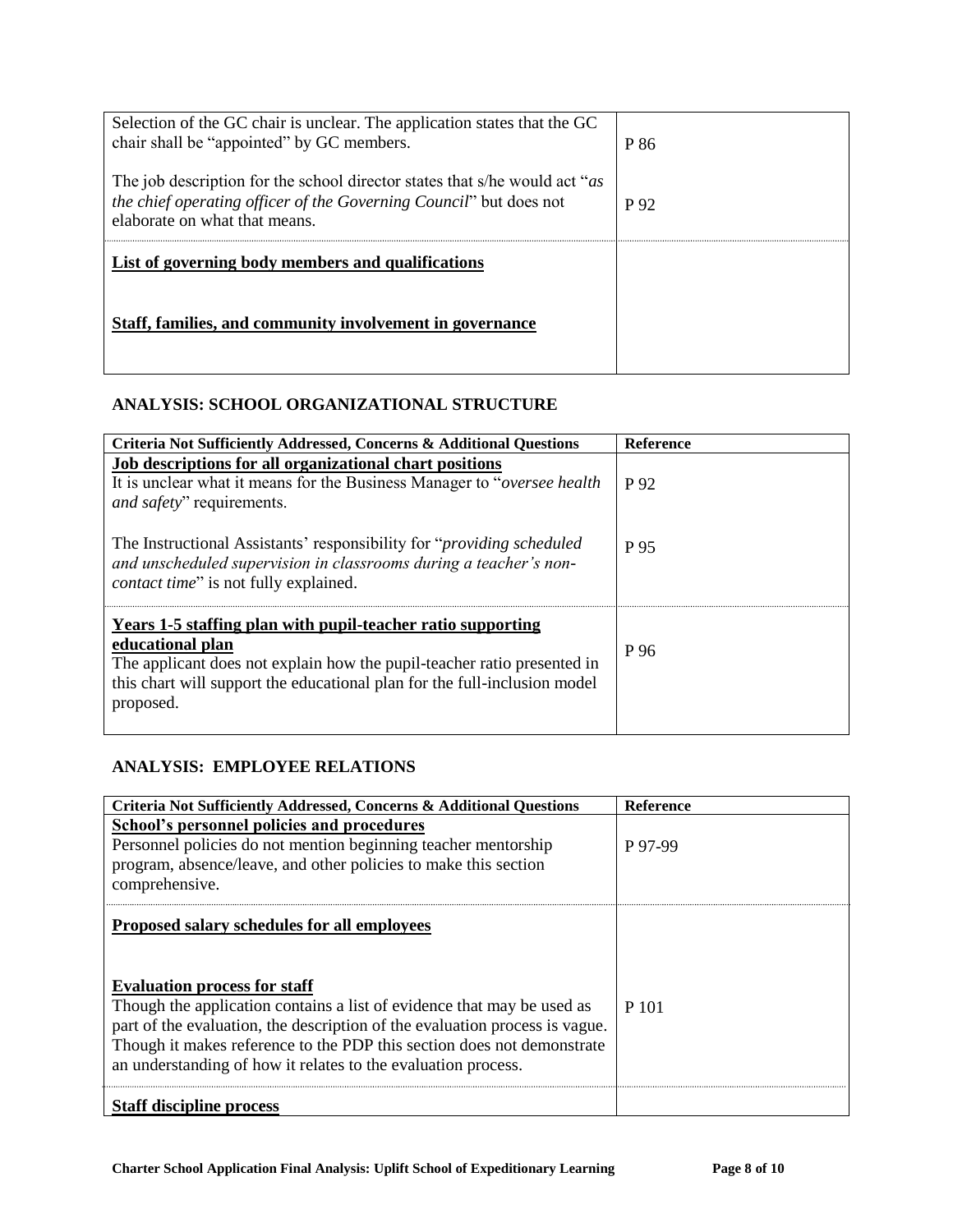## **ANALYSIS: STUDENT ENROLLMENT PROCEDURES AND DISCIPLINE POLICY**

| Criteria Not Sufficiently Addressed, Concerns & Additional Questions                                                                                                                                                                                                                               | <b>Reference</b>                                                                             |
|----------------------------------------------------------------------------------------------------------------------------------------------------------------------------------------------------------------------------------------------------------------------------------------------------|----------------------------------------------------------------------------------------------|
| <b>School enrollment policies and procedures</b><br>This section lacks meaningful detail about the " <i>application form</i> " it<br>references which is a key part of the enrollment procedures.                                                                                                  | Pp. 102-103                                                                                  |
| <b>Description of lottery process</b><br>The application indicates that students need to submit " <i>a completed</i><br>application" and "attend an in-person meeting" prior to being included<br>in the lottery drawing. This practice does not conform to federal and<br>state guidance.         | Pp. 102-103<br>[Written response provided by<br>applicants does not satisfy the<br>concern.] |
| Description of proposed student discipline policy<br>The student discipline policy may include the various strategies listed in<br>this section, however, because the application does not clearly state<br>what strategies will be used, this section is underdeveloped and not<br>comprehensive. | Pp. 104-105                                                                                  |
| Proposed student discipline procedures (appendix)<br>The discipline procedures in Appendix B do not align with the Student<br>Rights and Responsibilities Act.                                                                                                                                     | Appendix B                                                                                   |

#### **ANALYSIS: FACILITIES – IF "NO"**

| Criteria Not Sufficiently Addressed, Concerns & Additional Questions                                                                                                                                                                                                                   | <b>Reference</b>                                         |
|----------------------------------------------------------------------------------------------------------------------------------------------------------------------------------------------------------------------------------------------------------------------------------------|----------------------------------------------------------|
| Explanation of needs of a facility that will support educational plan<br>Reasonable plan to identify and secure an adequate facility<br>The plan for securing a facility mentions that the school will hire a<br>"start-up year Coordinator." Details about this position are lacking. | P 106<br>[Written response provides<br>new information.] |
| <b>Proposed capital outlay needs</b>                                                                                                                                                                                                                                                   |                                                          |

### **ANALYSIS: OTHER STUDENT SERVICE**

| Criteria Not Sufficiently Addressed, Concerns & Additional Questions | <b>Reference</b> |
|----------------------------------------------------------------------|------------------|
| <b>Transportation</b>                                                |                  |
|                                                                      |                  |
|                                                                      |                  |
| <b>Food Services</b>                                                 |                  |
|                                                                      |                  |
|                                                                      |                  |
|                                                                      |                  |
| <b>Student access to other services</b>                              |                  |